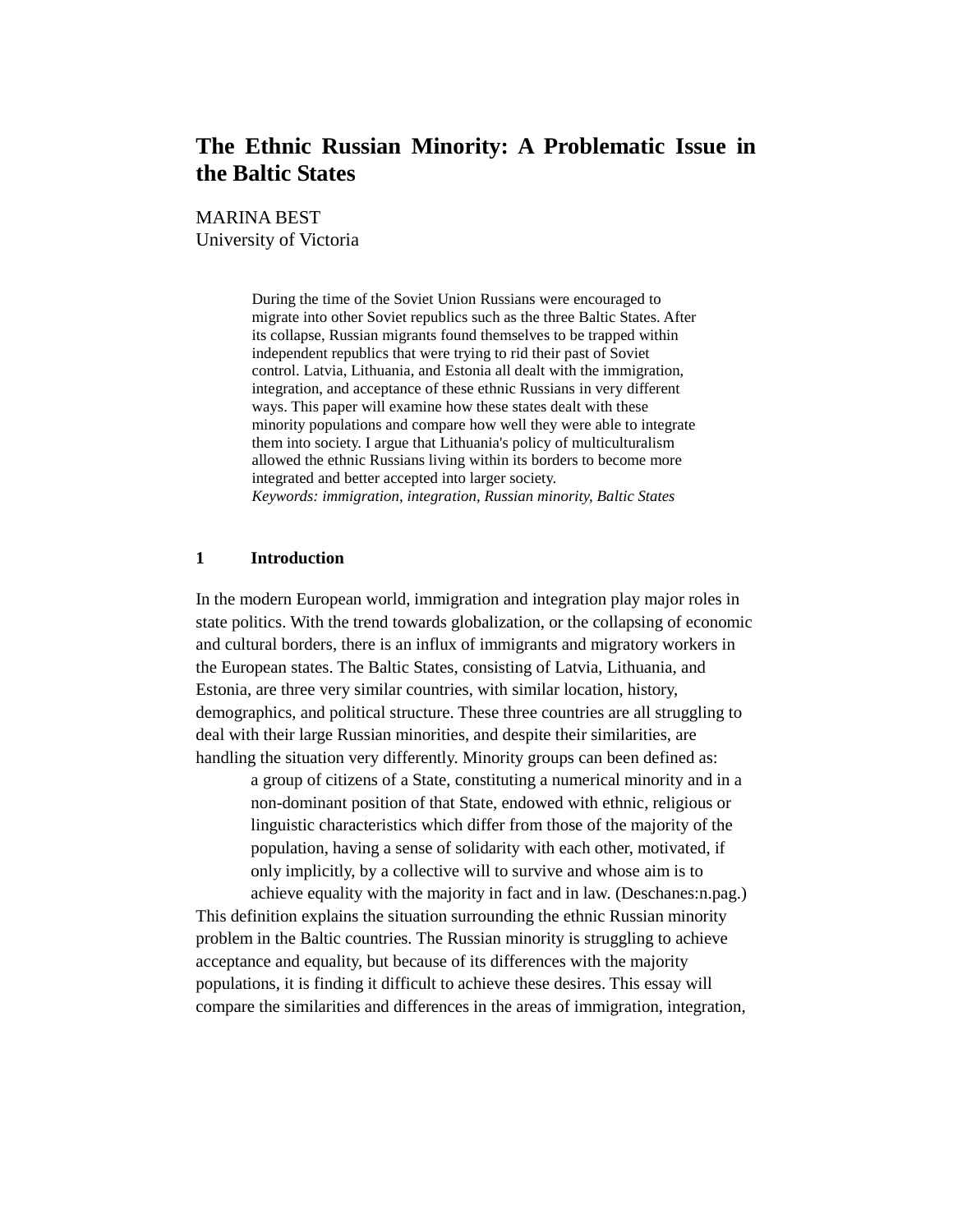and acceptance with regard to Estonia, Latvia, and Lithuania's ethnic Russian minority populations. Lithuania has clearly emerged as the forerunner in dealing with its ethnic Russian population, and because of this, it has fewer problems in that area today. Although the Baltic States seem extremely similar on the surface, this area of minority rights and acceptance is what really set them apart.

## **2 History**

Known globally as the "Baltic States," Latvia, Lithuania, and Estonia are three countries located on the eastern coast of the Baltic Sea. Small in geographical area and population, they are overshadowed by their large Russian neighbour to the East. The Soviet government dominated all three countries from the Second World War up until independence in the early 1990s. Soviet rule forced these countries to give up their sovereignty and succumb to Soviet power. During this period, Russians were encouraged to migrate to these countries to work, and through this immigration process, the number of Russian residents within these countries skyrocketed (Lakis 177).

By the time of the fall of the Soviet Union in the early 1990s, the number of ethnic Russians was extremely high: Estonia with 474,843, or 30.3 percent of the total population, Latvia with 906,000 or 34 percent, and Lithuania with 344,500, or 9.4 percent (Heleniak). Lithuania had lower numbers because of their already larger population and available workforce, so the demand for Russian workers was not very high during the Soviet era. Since achieving independence, the number of ethnic Russians has declined in all three of the states. This decline is caused mostly by emigration and naturalization. The percentages of Russians in these countries at the beginning of the twenty-first century had changed to: 25.6 percent of the total population in Estonia, 28.8% in Latvia, and 6.4% in Lithuania (Heleniak). Despite the three countries all being parliamentary republics, they have dealt with their large Russian minorities quite differently since regaining sovereignty.

Both Latvia and Estonia perceive the Russian population to be a reminder of their unhappy past and do not welcome these people into their societies despite years and generations of Russians living in these countries. On the contrary, Lithuania deals with this minority group in a very different manner. It does not perceive its Russian minority to be a threat and honours their culture and history as an enriching part of their multicultural society (BNS).

#### **3 Immigration: Statelessness and Citizenship**

Statelessness is a huge problem in former Soviet states since the collapse of the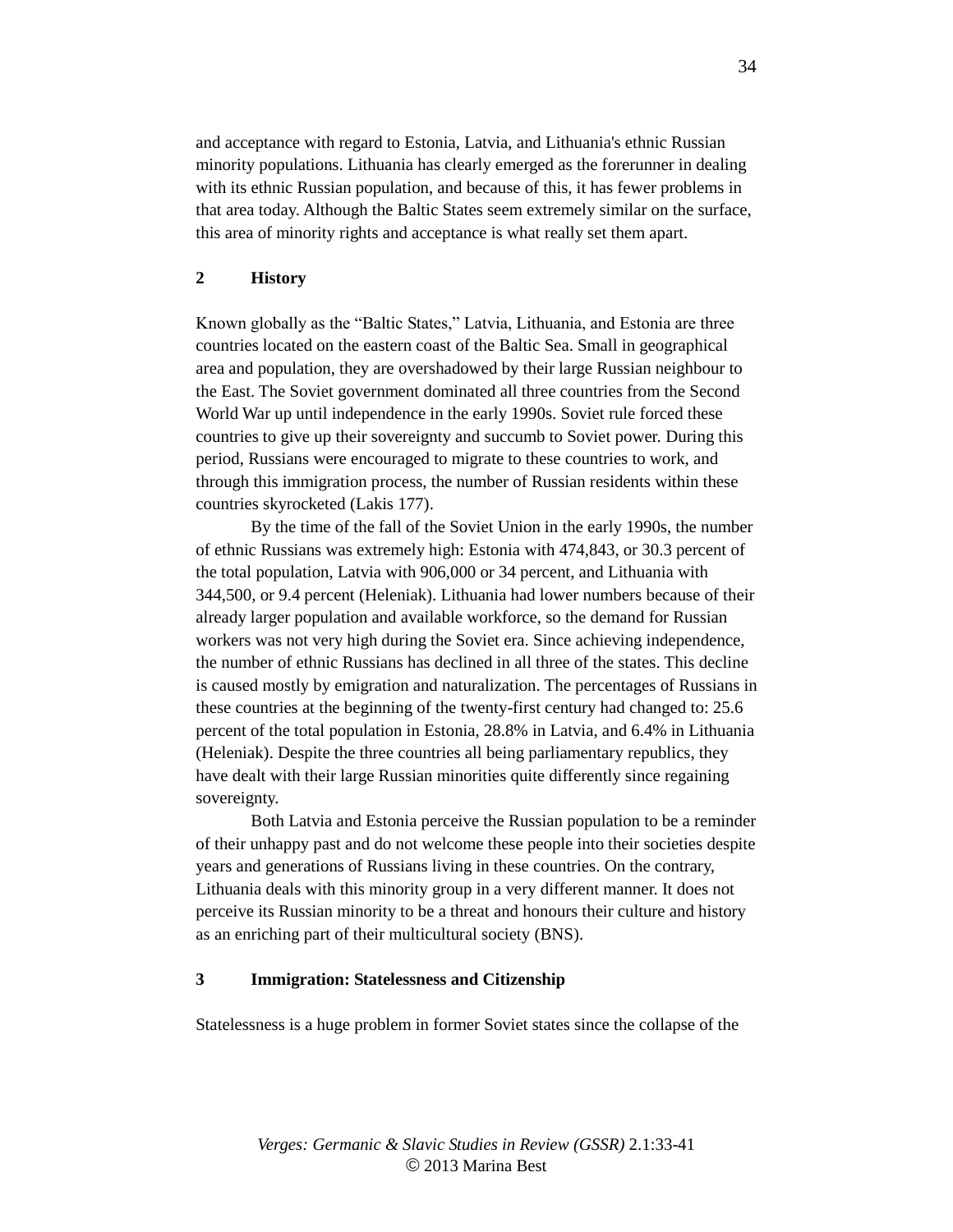Soviet Union. A huge percentage of the ethnic Russian population in Estonia and Latvia are stateless. These people do not belong to the state they live in (being Estonia or Latvia), nor do they belong to the state of their ancestors. As a result of the fall of the Soviet Union, the state to which they had once belonged, ceased to exist. Therefore, they were stuck in state of limbo, as they were not citizens of any existing country (Rozenvalds and Muižnieks 98).

In the prospect of European Union accession, Estonia and Latvia needed to meet the Copenhagen criteria's minority policies in order to be considered as valid candidates. This meant that these two countries had to significantly reduce the number of stateless persons. In the mid 1990s Estonia and Latvia began to work on integration methods to reduce statelessness (Rozenvalds 45). After granting some individuals citizenship and achieving European Union accession, the two countries began to slow the process once again. The number of stateless individuals is still alarming in these two countries, as the percentages are at 18% for Latvia and 13% for Estonia of the total population. Lithuania is clearly more liberal in this area of granting citizenship, as its number of stateless persons is just 0.3% of the total population (Aptekar 510). The citizenship and nationality laws of the three countries are a large determinate in the variance of their stateless populations.

The access to citizenship and nationality laws of the three Baltic States reflect their immigration issues. Both Estonia and Latvia follow the principle of *jus sanguinis*, or the "right of blood" principle (Rohtmets 298). This means that citizenship is determined by the citizenship of the parents, not by the place of birth. So those children born to Russian or stateless parents in Latvia or Estonia will fail to obtain national citizenship of their birth countries. In contrast, Lithuania has moved towards the *jus soli* principle of citizenship, or the "right of the soil" principle. Therefore, Lithuanian citizenship is granted to all those born within the country ("Republic of Lithuania: Law on Citizenship"). Thus, the differences in nationality laws show that the ethnic Russian minority in Lithuania is not as segregated as those in Estonia or Latvia. The Lithuanian government has taken initiative on making its residents feel welcome and integrated into society, and through this liberal nationality law, they are very successful.

### **4 Integration: Language and Educational Reform**

There are several integration issues surrounding the ethnic Russian populations in the Baltic States. Major problems include the areas of language and educational reform. In a 1989 study, about 37.8% of Russians in Lithuania had a good command of Lithuanian, the country's official language. In Estonia and Latvia however, these numbers were 15.2% and 22.4% respectively (Brake). Therefore,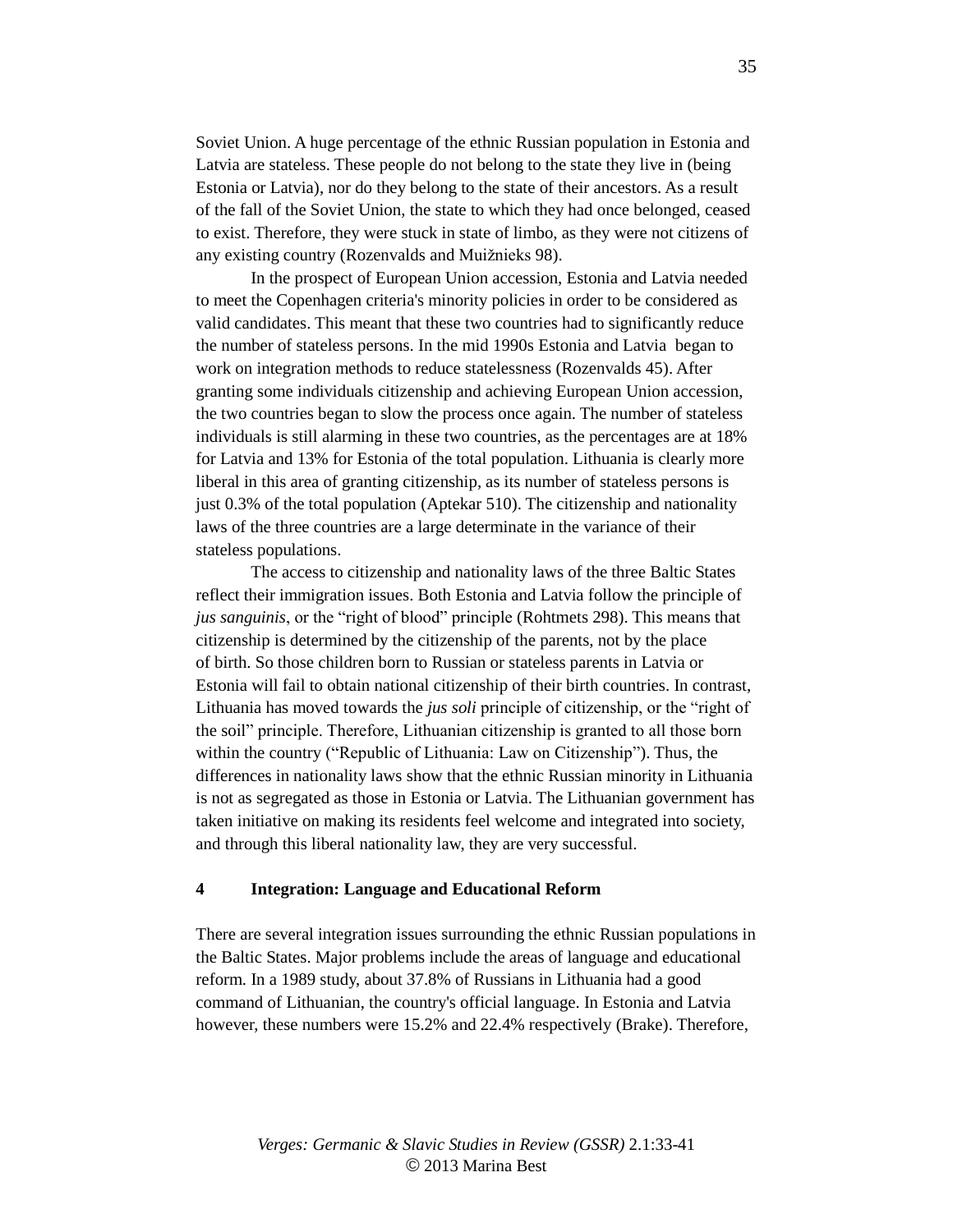even during the Soviet era, the Russian minority in Lithuania was more integrated into society than its northern neighbours. After independence and the commencement of integration methods, the Russian minority was still linguistically disconnected from the majority populations. Census studies from the early twenty-first century show the continued failure of integration in Latvia and Estonia, with only 67.3% of the population having Estonian as their first language, and 58.2% of Latvia's population having Latvian as their first language. In Lithuania, an astounding 82% of the population have Lithuanian as their first language (Brake).

The language problems in Estonia and Latvia are caused by the restrictive language laws, and are ultimately causing major integration issues. The language laws in these countries emerged after independence as "language proficiency became a key for employment, chiefly in the public sector" (Hogan-Brun 557). This meant that knowledge of the official language became necessary in order to obtain a good job and have a successful life within the state borders. The Russian minorities felt as if the states were trying to strip their culture and heritage away from them, and this caused them to strongly hold on to their cultural roots. Integration through strict language policies did not just remain in the employment sector, but expanded into the schooling systems as well.

Education reform was meant to motivate integration in the Baltic countries. Previously, education had been separated by language, with little attention focused on the official language in the Russian schools. Lithuania started the move towards bilingual schools soon after independence. Although there was a move towards more bilingual education, there remained the ability in dense minority communities to have primary and secondary levels of education instructed in their native language ("Republic of Lithuania: Law on Citizenship"). Latvia and Estonia, however, had waited until the Russian language schools became well established before administering harsh changes.

It was only in 1998, that the Law on Education in Latvia stated that by 2004 all high schools and state-run professional schools will teach in the Latvian language ("MFA of Russia"). Similarly, Estonia passed legislation in 1997 that said that their high schools and other upper level schools will make the change to the Estonia language by 2007 ("Ministry of Education and Research > Transition to Estonia-Medium Education"). As the restrictive language laws took effect, it heavily affected the the schooling systems in the countries. It also became necessary to "certify professional linguistic competence" and state language exams were implemented "as part of naturalization requirements" (Hogan-Brun 557). Language inspectors emerged as a means of monitoring the application of these new language laws. The educational reforms in Latvian and Estonian Russian language schools have not helped integration at all, but in turn have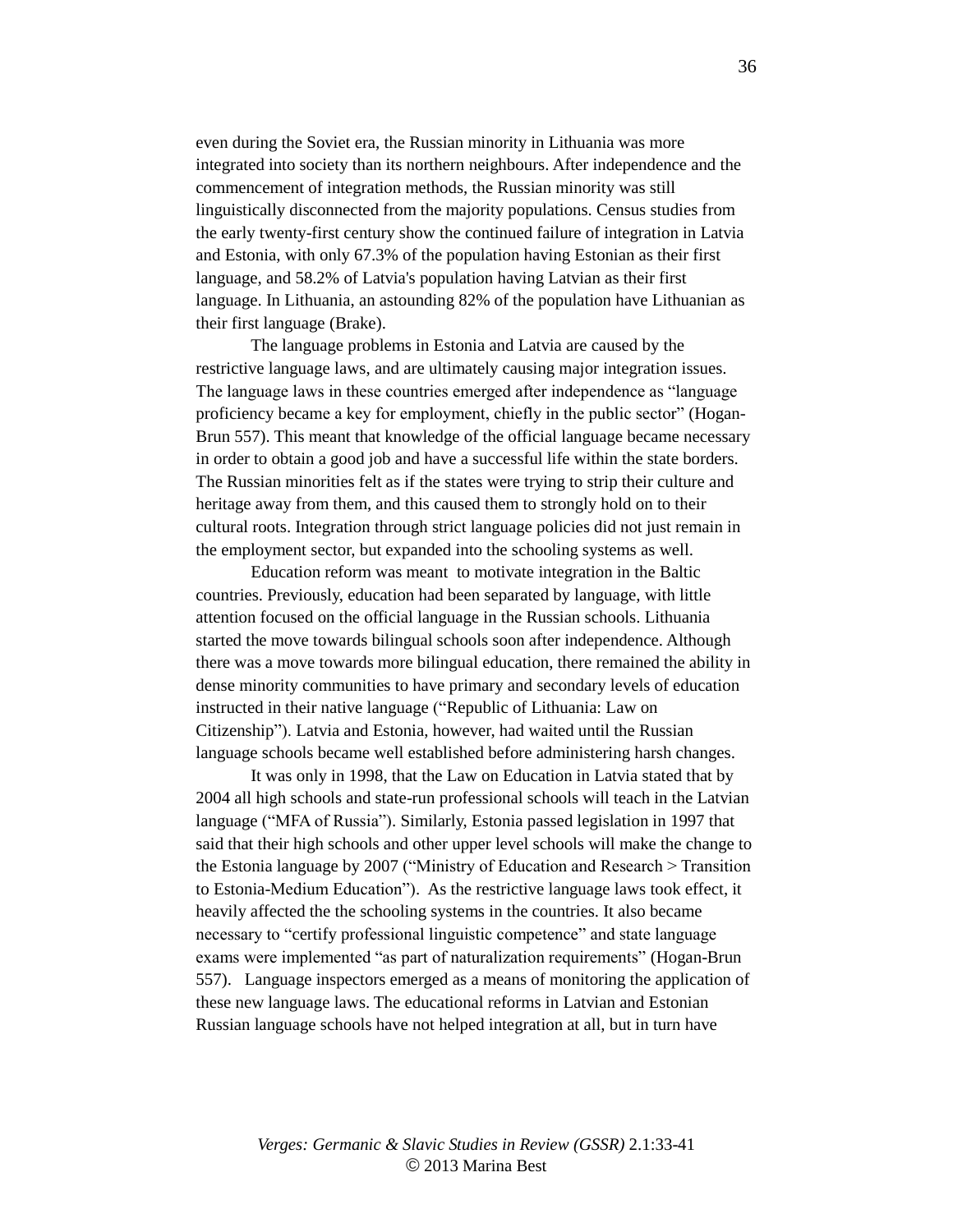caused discrimination against Russian teachers. Since 2006, all teachers in Latvia are required to have the highest level of Latvian language proficiency, and because of this the teachers at the Russian language schools became targets for the State Language centre and the language inspectors (Rozenvalds 44). As a result of the new educational reforms in Estonia and Latvia, the teachers at the Russian language schools have been deemed unqualified for teaching ("Ministry of Education and Research"; "MFA of Russia" ). Lithuania's more liberal approach towards the educational reform has actually led to increased numbers of Russian parents sending their children to Lithuanian language schools. Therefore, Lithuania's gentle integration methods have been extremely successful in comparison to the severe assimilation methods conducted by Estonian and Latvian officials.

## **5 Acceptance: Intermarriage and Pro-Russian Political Parties**

Acceptance for the ethnic Russian minorities is visible in the extent to which the state is open to having Russian culture and language present in everyday life. This can be seen from the level of intermarriage between the ethnic Russians and the national majority ethnicity, to political parties supporting the demands and interests of the Russian minority. Through the intermarriage of the Russian minority and the national majority populations, one can examine the degree of unity between them. If the two populations are willing to bond with one another on this level, the degree of acceptance must be significant. Estonia has extremely low rates of intermarriage between the ethnic Estonians and minority groups (Aptekar 512). By contrast, Latvia has extremely high and constantly growing rates of intermarriage. This is because the level of residential segregation between the two populations is lower in Latvia than in Estonia (513). This is one major factor setting the two states apart in their relations with their Russian minorities. Lithuania has a large percentage of intermarriage which alludes to the fact that their Russian minority is "particularly well integrated and [has] the highest levels of titular language skills out of the former Soviet Union republics" (515). In closing, intermarriage is a good method of seeing the interactions between the minority and majority populations, as well as examining the level of segregation of the minority group.

The presence of specific political parties voicing the rights and demands of the Russian minority is another means of examining acceptance in the Baltic States. In Estonia, the Centre Party is an example of a party that is supported by much of the ethnic Russian population (Álvarez-River). The Latvian equivalent, the Harmony Centre Party, is a pro-Russian party that has gained a strong voice in national politics, and just recently got the most votes in a parliamentary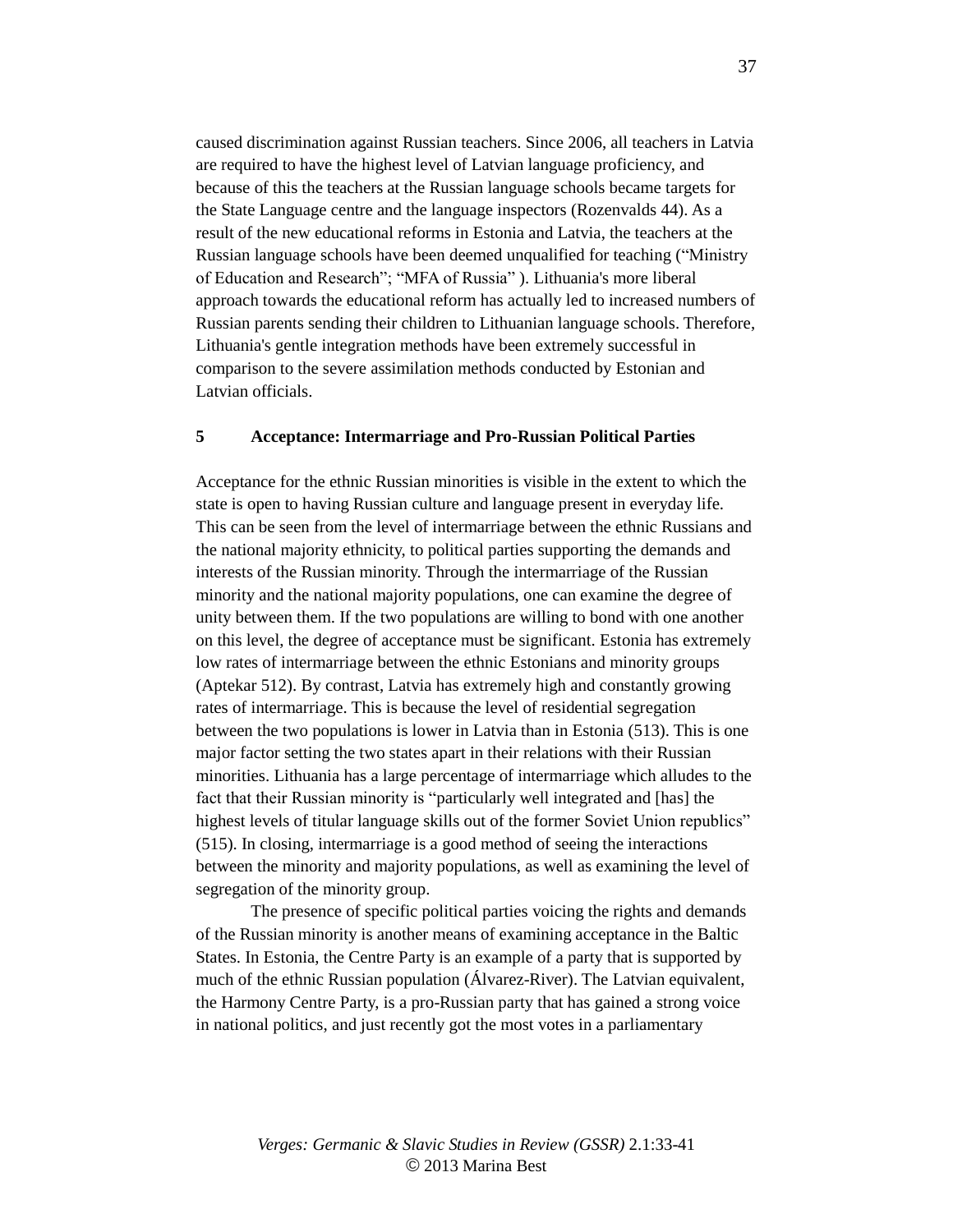election (Schwirtz). These two parties have the ability to give the ethnic Russian population a larger voice within the governmental structure. Estonia and Latvia both have parties representing this minority group, but Lithuania is lacking such a specific party in its political system.

The absence of a Russian representative party legitimizes the possibility that Lithuania's Russian population feel well integrated into society and therefore do not feel that voicing their needs through their own political party is necessary. The current parties appear to be meeting their requirements. The level of acceptance of the ethnic Russian minority can be seen through the different means of participation in state culture and life. In Estonia and Latvia, the participation levels are limited and therefore, the need for political parties to voice their demands is crucial for their well-being. The ethnic Russian population is ultimately better accepted in Lithuania in comparison to its neighbours to the north and because of this, they are experiencing higher levels of integration overall.

## **6 The Effect on European Union Member Status**

The immigration and integration issues in Latvia, Lithuania and Estonia are affecting the wider European integration focus. With accession into the European Union, all countries have had to meet certain guidelines on the areas of immigration. The lack of motivation by Estonia and Latvia to further their integration processes after accession puts a strain on the integration criteria necessary for European Union standards.

A study carried out in 2008 found that the Russians living in Lithuania felt the least discriminated against out of all minorities in the European Union, with just 12 percent experiencing feelings of discrimination. Latvia and Estonia, however, had higher feelings of discrimination, with 25% and 55% respectively (BNS). This type of discrimination is a cause for concern for the EU Fundamental Rights Agency and could ultimately harm their status as European Union members. In a world of globalization, the immigration and integration of minority groups is to be expected. Therefore, these two countries need to come to terms with this factor especially after becoming members of the European Union.

The Schengen Agreement between European Union member states allows for the free movement of citizens between state borders (European Commission). This means that Estonia and Latvia have to be prepared for the potential immigration by other ethnic minorities at any time. If they continue to have such harsh relations with their minority groups, there may be tension with the European Union or its fellow members in the future.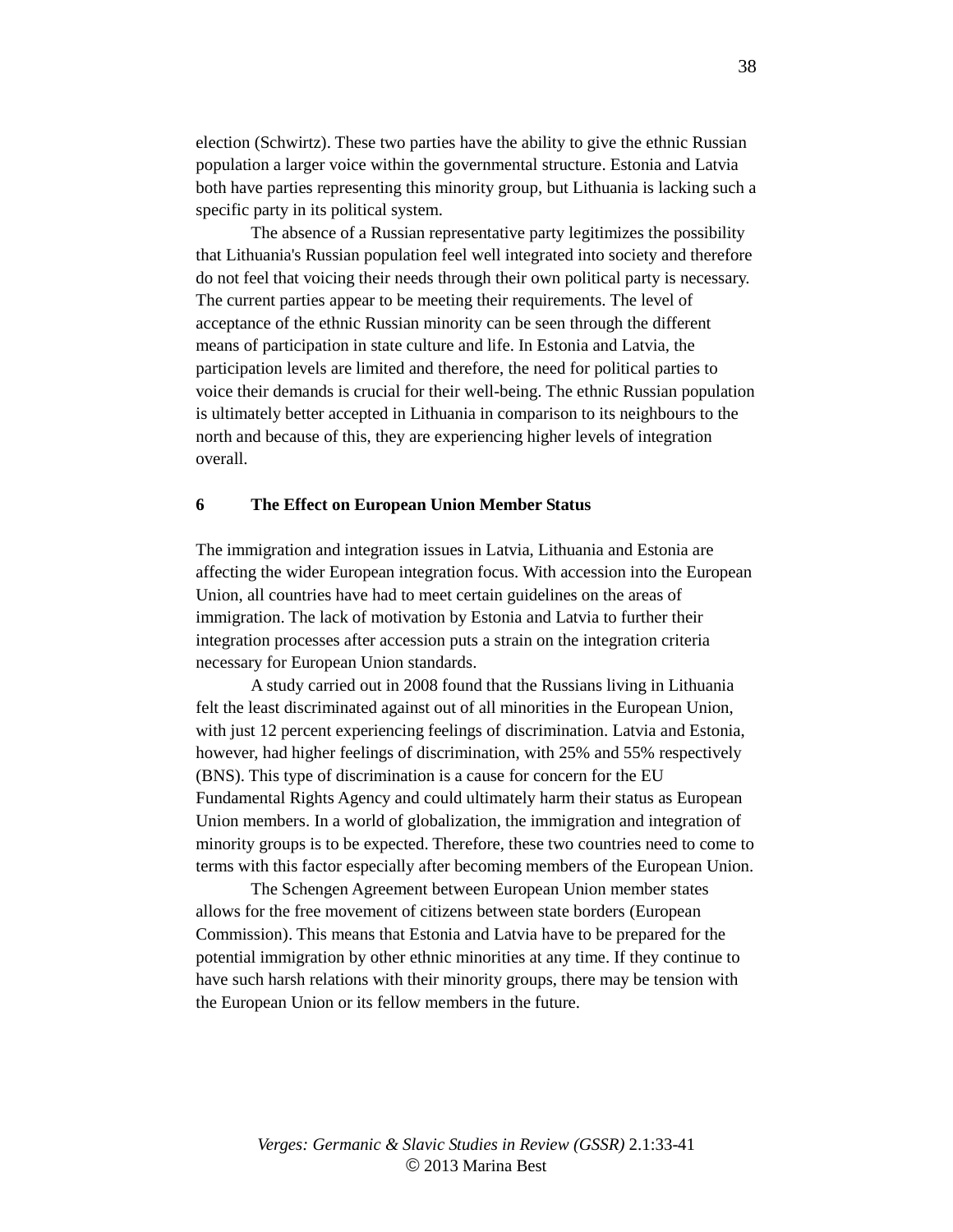#### **7 Conclusion**

The ethnic Russian minority population is a major factor involving all three of the Baltic States. One can see this through the way in which the inner workings of these three countries ultimately determine the lives of this minority group within their borders. Although Estonia, Latvia, and Lithuania are perceived to be three nearly identical countries, on this issue, their differences become more pronounced. Estonia and Latvia are more similar in their harsh assimilation and blatant means of expulsion. Lithuania has had more success integrating its ethnic Russian minority than its northern neighbours. It can be seen through language ability progression and educational reform that Lithuania is truly focused on the integration of this population.

On the subject of immigration, the issue of statelessness and access to citizenship are major factors in determining the future for these minority groups. Estonia and Latvia still have major problems accepting the ethnic Russian minority into its population and as long as it remains so difficult to become a citizen in these countries, the minority group will fail to gain acceptance into the larger society. Lithuania has worked from the very start of independence to shape itself into a multicultural country and, because of this, has very different laws on the subject of immigration and citizenship. This acceptance is visible in other parts of society as well, as the Russian minority feels free to express its culture while welcoming the Lithuanian culture into their lives. Estonia and Latvia's outright rejection of the Russian minority has caused many problems for their countries. By forcing assimilation or expulsion upon the ethnic Russians, they are causing the group to resist integration and strongly hold on to their language and culture. Lithuania has clearly taken the correct path in dealing with minority populations. The ethnic Russians have the freedom to be proud of their culture within their new home country, and because of this, they do not feel like integration is an act of separation from their past, but rather the chance to blend history with the future.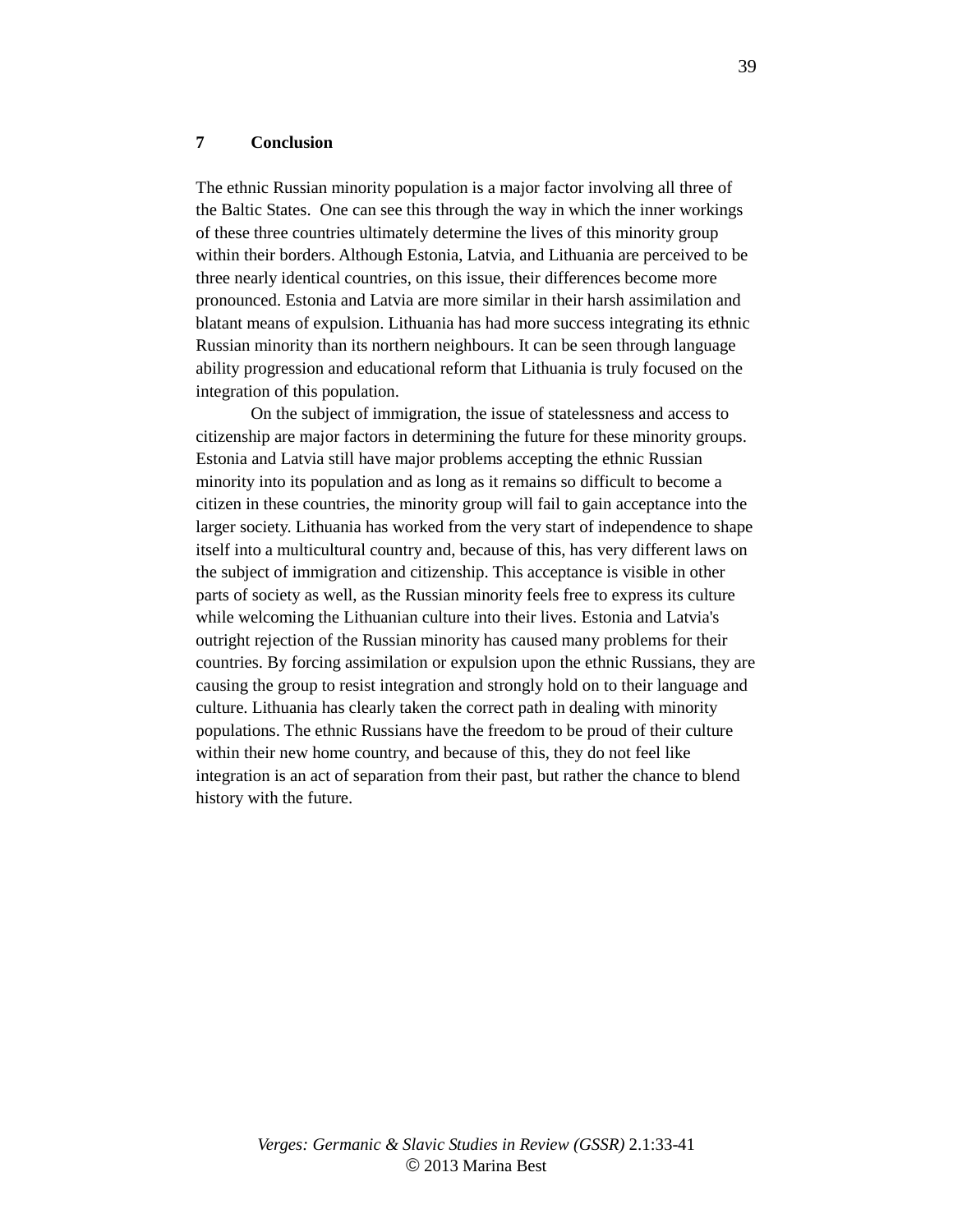#### Works Cited

- Álvarez-Rivera, Manuel. "Election Resources on the Internet: Elections to the Estonian Riigikogu (Parliament)." Election Resources on the Internet / Recursos Electorales en la Internet. Web. 12 Dec 2011.
- Aptekar, Sofya. "Countries to Ireland Contexts of Exit in the Migration of Russian Speakers from the Baltic." *Ethnicities* 9.4 (2009): 507-526. Print.
- BNS. "Lithuania's Russians Feel Least Discrimination in EU." Lithuania in the European Union. Web. 12 Dec 2011.
- Brake, Benjamin. "Integration of Foreigners and Ethnic Minorities Country Profile 7: Lithuania." bpb.de - Bundeszentrale für politische Bildung. Web. 3 Dec 2011.
- Deschenes, J. *Proposal Concerning a Definition of the Term "Minority".* UN Doc. E/CN.4/Sub.2/1985/31 (1985) p 30, para. 181.
- Heleniak, Timothy. "Latvia Looks West, But Legacy of Soviets Remains." Migration Information Source. Web. 1 Dec 2011.
- Hogan-Brun, Gabrielle. "Language-In-Education Across the Baltic: Policies, Practices and Challenges." *Comparative Education* 43.4 (2007): 553-570. Print.
- "Lithuania Language in Everyday Life." US English Foundation, Inc. Web. 3 Dec 2011.
- "MFA of Russia | List of Main Claims and Recommendations of International Organizations and NGO to Latvia as Regards Rights of National Minorities." Ministerstvo inostrannyh del Rossijskoj Federacii. 12 Dec 2011.
- "Ministry of Education and Research › Transition to Estonian-Medium Education." Haridus- ja Teadusministeerium. Web. 12 Dec. 2011.
- Lakis, Juozas."Ethnic Minorities in the Post-Communist Transformation of Lithuania." *International Sociology* 10.2 (1995): 173-184. Print.